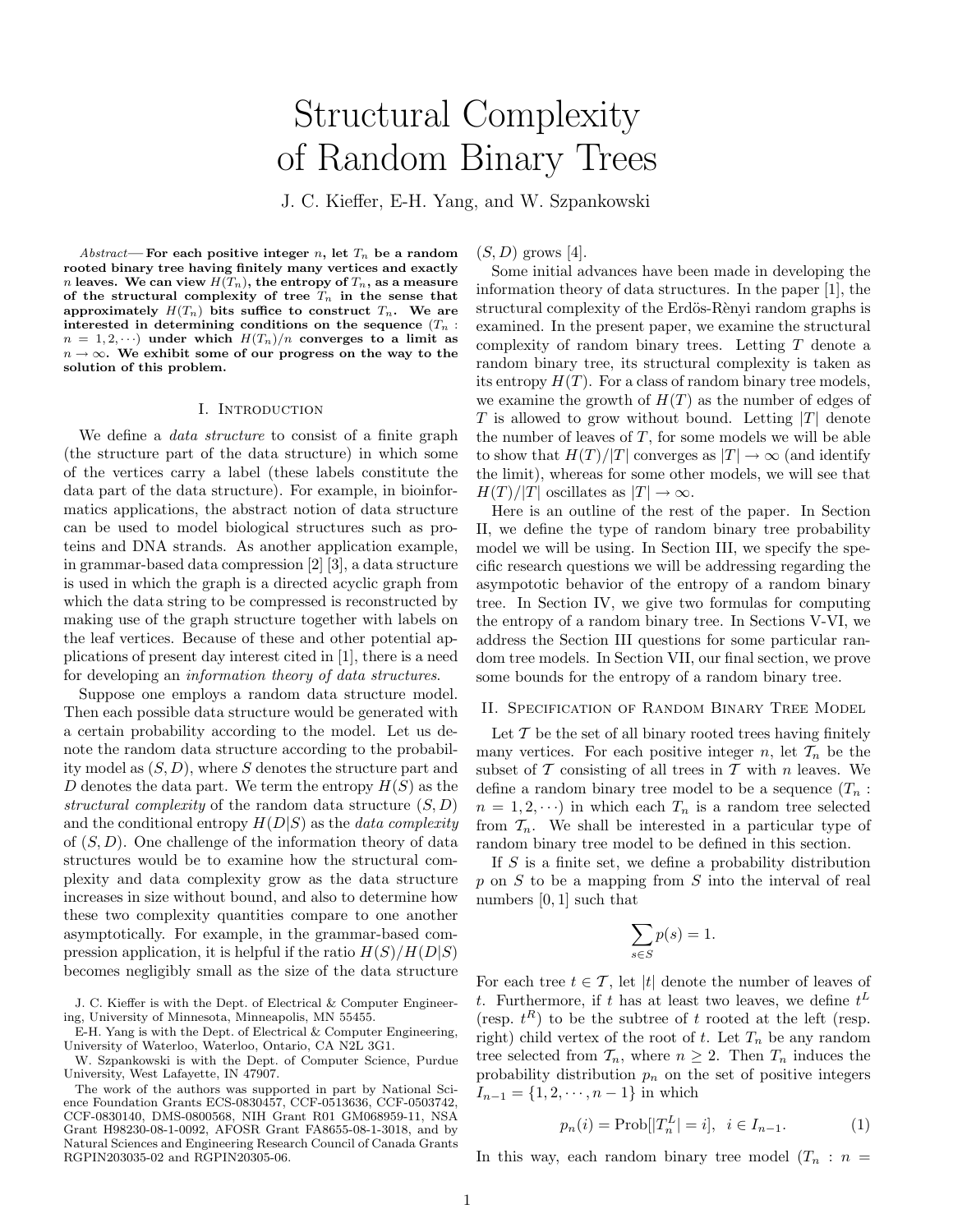$1, 2, \dots$ ) induces the sequence of probability distributions  ${p_n}_{n=2}^{\infty}$  in which each  $p_n$  satisfies (1).

Conversely, let  $\{p_n\}_{n=2}^{\infty}$  be any sequence in which each  $p_n$  is a probability distribution on the set of positive integers  $I_{n-1}$ . There will be a multiplicity of random binary tree models  $(T_n : n = 1, 2, \cdots)$  which induce the sequence  ${p_n}_{n=2}^{\infty}$  as described in the preceding paragraph. We will pick one of these random binary tree models and refer to it as the binary random tree model induced by  ${p_n}_{n=2}^{\infty}$ . We give both a probabilistic and a dynamic description of this binary random binary tree model.

## A. Probabilistic Description

Let P be a probability distribution on  $\mathcal{T}_k$  (for fixed  $k \geq$ 1). Tree T selected randomly from  $\mathcal{T}_k$  is defined to have probability distribution P if

$$
Prob[T = t] = P(t), \ \ t \in \mathcal{T}_k.
$$

Given a sequence  ${p_n}_{n=2}^{\infty}$  in which each  $p_n$  is a probability distribution on  $I_{n-1}$ , the random binary tree model  $(T_n : n = 1, 2, \cdots)$  induced by  $\{p_n\}$  is described probabilistically according to  $(a.1)-(a.2)$  below.

(a.1): Let  $t_1$  be the unique tree belonging to  $\mathcal{T}_1$  ( $t_1$  consists of just one vertex, which is both root and leaf). Let  $P_1$ be the probability distribution on  $\mathcal{T}_1$  in which  $P_1(t_1) = 1$ . Then, random tree  $T_1$  has probability distribution  $P_1$  (that is, with probability one, random tree  $T_1$  is equal to  $t_1$ ).  $(a.2)$ : Let  $n \geq 2$ . Inductively, suppose that for each  $k = 1, 2, \dots, n-1$ , random tree  $T_k$  has probability distribution  $P_k$  on  $\mathcal{T}_k$ . Then, random tree  $T_n$  has the probability distribution  $P_n$  on  $\mathcal{T}_n$  in which

$$
P_n(t) = p_n(|t^L|) P_{|t^L|}(t^L) P_{|t^R|}(t^R), \ \ t \in \mathcal{T}_n. \tag{2}
$$

## B. Dynamic Description

Given a sequence  ${p_n}_{n=2}^{\infty}$  in which each  $p_n$  is a probability distribution on  $I_{n-1}$ , let  $(T_n : n = 1, 2, \cdots)$  be the random binary tree model induced by  $\{p_n\}$  as defined probabilistically in Section II.A. Random tree  $T_1$  is of course equal to the unique tree in  $\mathcal{T}_1$  with probability one. For each fixed  $n \geq 2$ , we can view random tree  $T_n$  as being dynamically generated as the result of several recursive steps, described in (b.1)-(b.3) below.

(b.1): In the first recursive step, the unique tree  $t_1$  in  $\mathcal{T}_1$ is labelled by assigning label  $n$  to the single vertex of  $t_1$ . This labelled tree is the result of the first recursive step.

 $(b.2)$ : In each recursive step beyond the first step, one generates a labelled random tree by operating on the labelled tree  $T$  generated in the previous recursive step. Inductively, each vertex of  $T$  will have a positive integer label such that the label on each internal vertex is equal to the sum of the labels on its two children. Let  $v_1, v_2, \cdots v_k$  be the leaves of T, and let integers  $n_1, n_2, \dots, n_k$  be the corresponding leaf labels. For each leaf  $v_m$  for which label  $n_m > 1$ , randomly select integer  $i_m$  from the set  $I_{n_m-1}$ with probability  $p_{n_m}(i_m)$  (independently of all other such leaves), and then grow two edges from leaf  $v_m$  with left edge terminating at a leaf of extended tree labelled  $i_m$  and right edge terminating at a leaf of extended tree labelled  $n_m - i_m$ . The extended tree is the result of the current recursive step.

 $(b.3)$ : Iterate the preceding recursive step. The recursion terminates with a binary tree having exactly  $n$  leaves, in which each leaf is labelled 1; this tree is  $T_n$ .

## III. Research Questions

In this section, we state the research questions that we shall address concerning a random binary tree model. These questions all have to do with entropy, as defined in the usual information-theoretic sense as follows. If  $p$  is a probability distribution on a finite set  $S$ , then its entropy  $h(p)$  is defined as

$$
h(p) = \sum_{i \in S} -p(i) \log_2 p(i).
$$

If  $X$  is a random object taking its values in a finite set  $S$ , then its entropy  $H(X)$  is defined as

$$
H(X) = \sum_{i \in S} -\text{Prob}[X = i] \log_2 \text{Prob}[X = i].
$$

In both of the preceding entropy formulas, the quantity  $0 \log_2 0$  is taken to be zero.

Let  $(T_n : n = 1, 2, \dots)$  be a random binary tree model as defined in Section II. Then we define the entropy rate of the model to be the number

$$
H_{\infty} = \limsup_{n \to \infty} H(T_n)/n.
$$

The entropy rate  $H_{\infty}$  tells us that we may describe the tree  $T_n$  for large n using no more than about  $H_{\infty}$  bits per leaf (or  $H_{\infty}/2$  bits per edge). There is in fact a natural arithmetic coding scheme which on average would generate a binary codeword for  $T_n$  of length about  $nH_{\infty}$  for large  $n$ , and then tree  $T_n$  could be reconstructed from this codeword. (The recursive steps in building  $T_n$  in Section II.B are reflected as product factors in factorization of the probability of the realization of  $T_n$ ; this factorization is employed by the arithmetic coding scheme.)

We define the random binary tree model  $(T_n)$  to be *stable* if the sequence  $\{H(T_n)/n\}$  has a limit as  $n \to \infty$  (the limit of course must be  $H_{\infty}$ ). We define  $(T_n)$  to be *oscillatory* if the sequence  $\{H(T_n)/n\}$  fails to have a limit as  $n \to \infty$ .

We are interesting in answering the following questions: Under what circumstances will a random binary tree model be stable or oscillatory?

• How can we compute the entropy rate of a random binary tree model?

These questions have not yet been completely answered. However, we have made some progress on these questions. Our progress is detailed in the subsequent sections of this paper.

## IV. Two FORMULAS FOR  $H(T_n)$

Let  $(T_n : n = 1, 2, \dots)$  be a random binary tree model induced by probability distributions  ${p_n}_{n=2}^{\infty}$  as defined in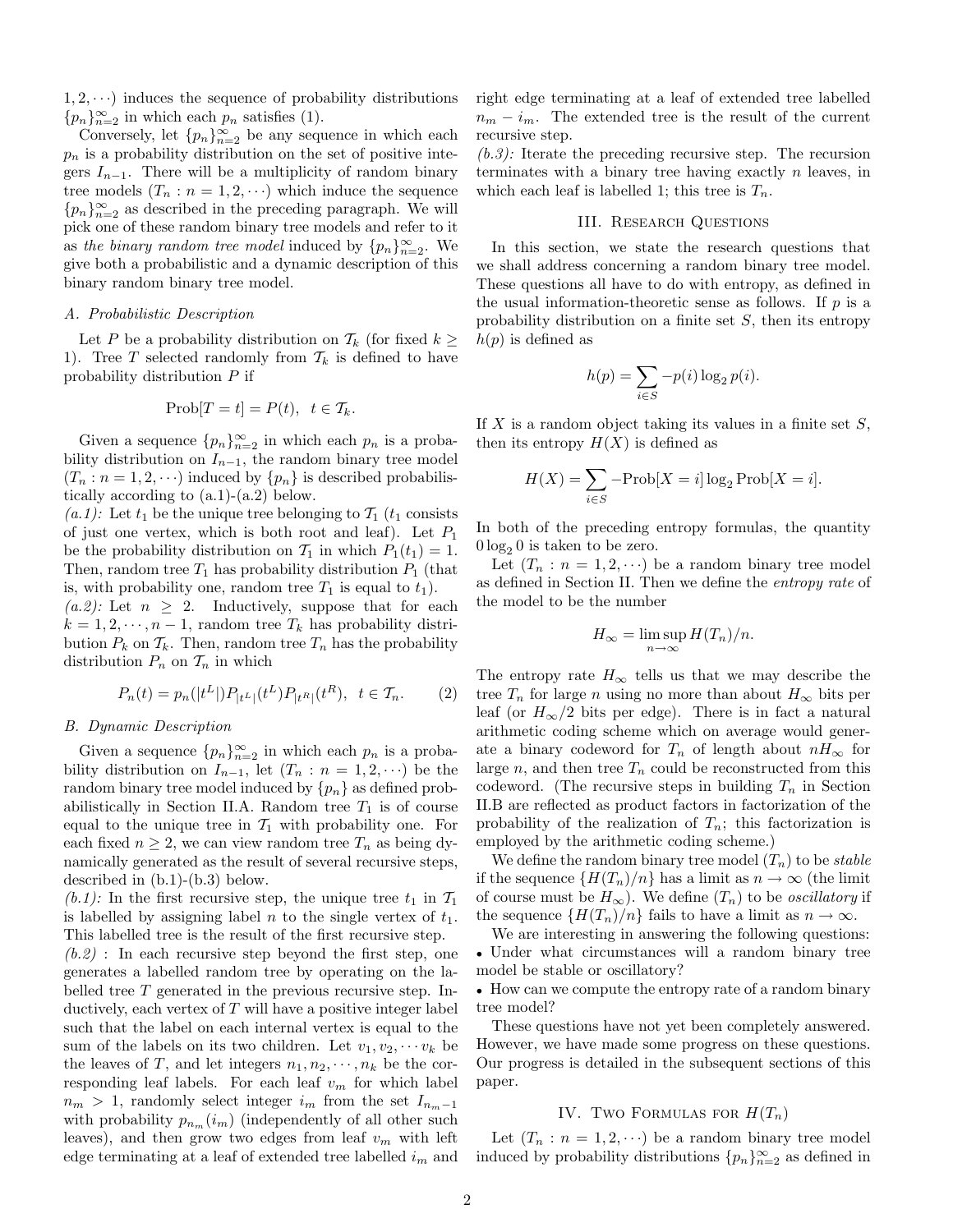Section II. We present two formulas for computing the entropy  $H(T_n)$  of tree  $T_n$ . The first formula is recursive, expressing  $H(T_n)$  in terms of previous tree entropies. The second formula is direct, expressing tree entropies in terms of the entropies of the distributions  $\{p_n\}$ . These entropy formulas prove to be useful later on in examining asymptotic properties of the sequence  $H(T_n)/n$  for various random binary tree models.

## A. Recursive Formula

Let  $(T_n : n = 1, 2, \dots)$  be a random binary tree model induced by probability distributions  ${p_n}_{n=2}^{\infty}$ . Starting with  $H(T_1) = 0$ , it is easy to see from formula (2) that the subsequent tree entropies are given by the recursion

$$
H(T_n) = h(p_n) + \sum_{i=1}^{n-1} p_n(i) [H(T_i) + H(T_{n-i})], \quad n > 1.
$$

Let  $p_n^*$  be the probability distribution on  $I_{n-1}$  =  $\{1, 2, \dots, n-1\}$  in which

$$
p_n^*(i) = (1/2)(p_n(i) + p_n(n-i)), \ \ i \in I_{n-1}.
$$

We can then rewrite our recursion more simply as

$$
H(T_n) = h(p_n) + 2\sum_{i=1}^{n-1} p_n^*(i)H(T_i), \quad n > 1.
$$
 (3)

#### B. Direct Formula

Definition. Let t be any tree in T. For any integer  $j \geq 2$ , we define  $N_i(t)$  to be the number of vertices of t for which the subtree of  $t$  rooted at the vertex has  $j$  leaves.

**Theorem.** Let  $(T_n : n = 1, 2, \cdots)$  be a random binary tree model induced by probability distributions  $\{p_n\}_{n=2}^{\infty}$ . Then

$$
H(T_n) = \sum_{j=2}^{n} E[N_j(T_n)]h(p_j), \ \ n \ge 1.
$$
 (4)

Proof. The proof is by induction. First, note that formula (4) is obviously true for  $n = 1$ . Let  $n > 1$  be arbitrary, and, as our induction hypothesis, we assume formula (4) holds for all smaller values of  $n$ . We show that the formula holds for n as well. We denote random tree  $T_n$  more simply as  $T$  for the purposes of this proof. Let each vertex of T be labelled with positive integer label giving the number of leaves of the subtree of T rooted at that vertex. The root of tree  $T$  has two vertices as children, left vertex  $v_L$  labelled with random positive integer  $I_L$  and right vertex  $v_R$  labelled with random positive integer  $I_R$ . We have  $I_L + I_R = n$  and  $p_n$  is the probability distribution of  $I_L$ . Recall our notation  $T^L$  (resp.  $T^R$ ) for the subtree of T rooted at  $v_L$  (resp.  $v_R$ ). We have

$$
H(T) = H(I_L, T^L, T^R) = H(I_L) + H(T^L, T^R | I_L).
$$

Since random trees  $T^L$  and  $T^R$  are conditionally independent given  $I_L$ ,

$$
H(T^{L}, T^{R}|I_{L}) = H(T^{L}|I_{L}) + H(T^{R}|I_{L})
$$
  
= 
$$
H(T^{L}|I_{L}) + H(T^{R}|I_{R}).
$$

Since we also have  $H(I_L) = h(p_n)$ , it follows that

$$
H(T_n) = h(p_n) + H(T^L|I_L) + H(T^R|I_R).
$$
 (5)

 $I_L$  takes values in the set  $I_{n-1}$ ; let m be an arbitrary integer from this set. The conditional distribution of  $T<sup>L</sup>$  given  $I_L = m$  is the same as the distribution of  $T_m$ . Therefore, by the induction hypothesis,

$$
H(T^{L}|I_{L} = m) = H(T_{m}) = \sum_{j=2}^{\infty} E[N_{j}(T_{m})]h(p_{j})
$$

$$
= \sum_{j=2}^{\infty} E[N_{j}(T^{L})|I_{L} = m]h(p_{j})
$$

It follows that

$$
H(T^L|I_L) = \sum_{j=2}^{\infty} E[N_j(T^L)]h(p_j).
$$

Similarly,

$$
H(T^R|I_R) = \sum_{j=2}^{\infty} E[N_j(T^R)]h(p_j).
$$

Note that

$$
N_j(T^L) + N_j(T^R) = \begin{cases} N_j(T_n), & 1 \le j \le n - 1 \\ 0, & j \ge n \end{cases}
$$

Therefore,

$$
H(T^{L}|I_{L}) + H(T^{R}|I_{R}) = \sum_{j=2}^{\infty} E[N_{j}(T^{L}) + N_{j}(T^{R})]h(p_{j})
$$
  
= 
$$
\sum_{j=2}^{n-1} E[N_{j}(T_{n})]h(p_{j}).
$$

We conclude that

$$
H(T_n) = \sum_{j=2}^{n} E[N_j(T_n)]h(p_j),
$$
 (6)

because

- the  $j = n$  term on the right side of (6) is  $h(p_n)$ ,
- the terms for which  $j < n$  on the right side of (6) sum to  $H(T^L|I_L) + H(T^R|I_R)$ , and

• equation (5) holds.

The proof by induction is now complete.

## V. Two Stable Random Tree Models

In this section, we exhibit two stable random binary tree models, the maximum entropy model and the binary search tree model.

## A. Maximum Entropy Model

Let  $K_n$  be the number of rooted binary trees with finitely many vertices and exactly  $n$  leaves. The maximum entropy random tree model is the model  $(T_n : n = 1, 2, \cdots)$  in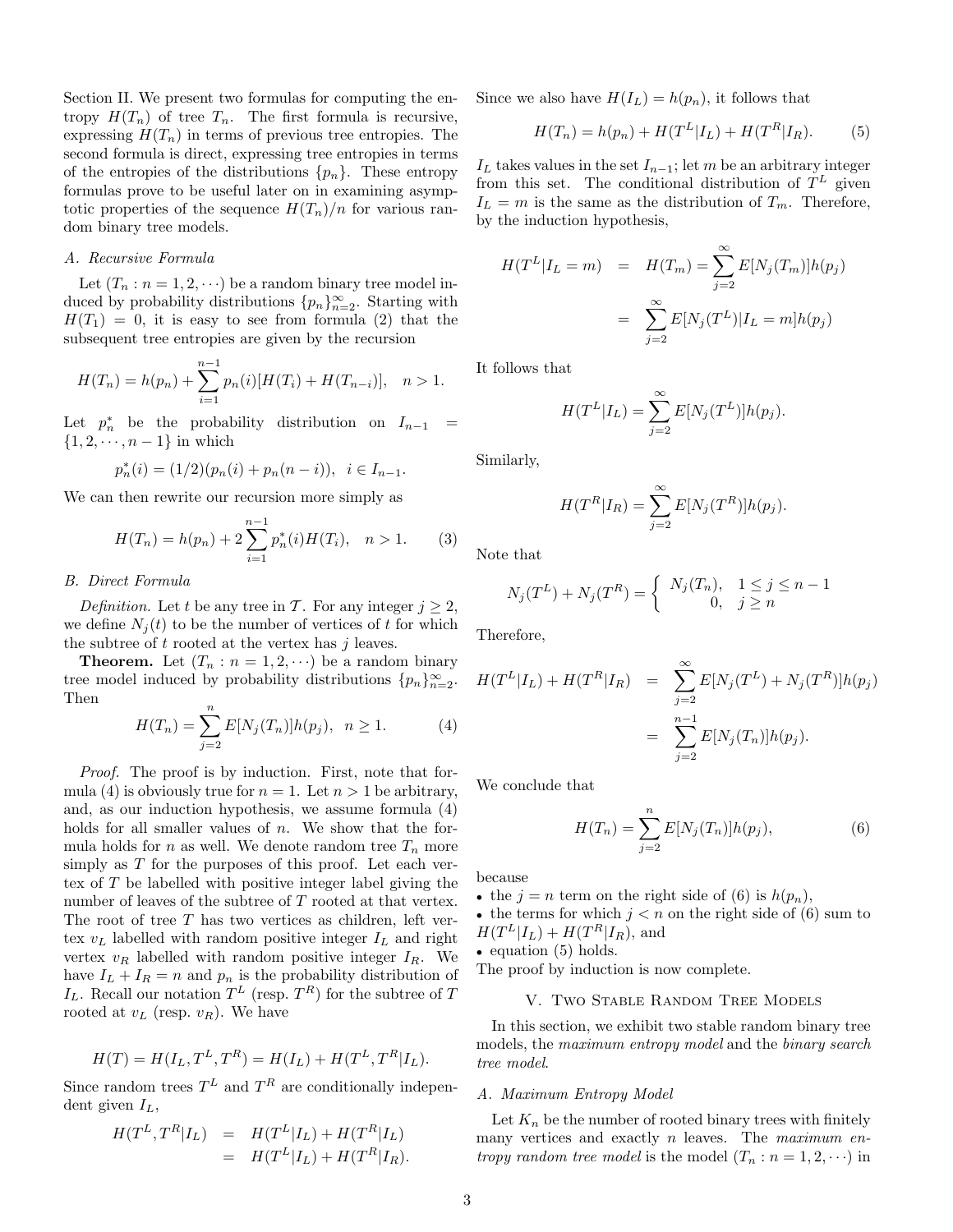which the corresponding probability distributions  ${p_n}_{n=2}^{\infty}$ are given by

$$
p_n(i) = \frac{K_i K_{n-i}}{K_n}, \quad i \in I_{n-1}.
$$

It is not difficult to show that  $T_n$  is equiprobable over the set of rooted binary trees with  $n$  leaves, that is,

$$
Prob[T_n = t] = 1/K_n, t \in T_n.
$$

It follows that

$$
H(T_n) = \log_2 K_n, \ \ n \ge 1.
$$

It is well known [[5], Ch. 5] that

$$
K_{n+1} = \frac{1}{n+1} \binom{2n}{n} = \frac{4^n}{\sqrt{\pi n^3}} \left( 1 + O\left(\frac{1}{n}\right) \right). \tag{7}
$$

It then follows that

$$
\lim_{n \to \infty} H(T_n)/n = H_{\infty} = 2.
$$

The maximum entropy model is therefore stable. It is called the maximum entropy model because 2 is the highest possible entropy rate of any of our random binary tree models.

#### B. Binary Search Tree Model

We consider the random binary tree model  $(T_n : n =$  $1, 2, \dots$ ) in which the corresponding probability distributions  ${p_n}_{n=2}^{\infty}$  are given by

$$
p_n(i) = \frac{1}{n-1}, \ i \in I_{n-1}.
$$

This model is of interest because of its ubiquity in the computer science literature: if  $n$  keys are randomly permuted, then the binary search tree formed from them has the same distribution as the random tree  $T_n$  generated under this model (see Section 5.5 of [5]). For this reason, we call this model the binary search tree model.

Since  $h(p_n) = \log_2(n-1)$  and  $p_n^* = p_n$ , the recursive formula (3) for  $H(T_n)$  gives us

$$
H(T_n) = \log_2(n-1) + \frac{2}{n-1} \sum_{i=1}^{n-1} H(T_i), \quad n > 1.
$$

The unique solution to this recursion (starting with  $H(T_1) = 0$ ) is

$$
H(T_n) = \log(n-1) + 2n \sum_{k=1}^{n-2} \frac{\log k}{(k+1)(k+2)}, \quad n > 1.
$$

We see from this that the binary search tree model is stable and

$$
\lim_{n \to \infty} H(T_n)/n = H_{\infty} = 2 \sum_{k=1}^{\infty} \frac{\log_2 k}{(k+1)(k+2)} \approx 1.736.
$$

## VI. Two Oscillatory Random Tree Models

In this section, we exhibit two oscillatory random binary tree models, the binomial model and the bisection model.

## A. Binomial Random Tree Model

The binomial random tree model  $(T_n : n = 1, 2, \cdots)$  is the one in which the corresponding probability distributions  ${p_n}_{n=2}^{\infty}$  are given by

$$
p_n(i) = \binom{n-2}{i-1} (1/2)^{n-2}, \ i \in I_{n-1}.
$$

**Theorem.** For the binomial random tree model  $(T_n)$ , there is a unique, nonconstant, continuous, periodic function P from the real line into itself, with period 1, such that

$$
H(T_n)/n = P(\log_2 n) + o(n). \tag{8}
$$

We have proved this theorem using the analytic depois-

sonization techniques of [6]. Moreover, we can identify the function  $P$ . The fact that  $P$  is nonconstant implies that the binomial random tree model is oscillatory.

Remark. Given one of our random binary tree models  $(T_n)$ , we are currently investigating conditions under which there will exist a periodic function  $P$  satisfying  $(8)$ . For such models, the question concerning whether the model is stable is easily answered: the model is stable if and only if the periodic function  $P$  is constant.

#### B. Bisection Random Tree Model

The bisection random tree model is important in connection with the bisection method of grammar-based data compression [3][4]. We define the bisection random tree model  $(T_n : n = 1, 2, \cdots)$  (induced by probability distributions  $\{p_n\}$  as follows. If integer  $n > 1$  is odd, then

$$
p_n(i) = \begin{cases} 1/2, & i = \lfloor n/2 \rfloor \\ 1/2, & i = \lceil n/2 \rceil \\ 0, & \text{elsewhere} \end{cases}
$$

If integer  $n > 1$  is even, then

$$
p_n(i) = \begin{cases} 1, & i = n/2 \\ 0, & \text{elsewhere} \end{cases}
$$

We then have the following recursion:

$$
H(T_n) = \begin{cases} 0, & n = 1 \\ 1 + H(T_{\lfloor n/2 \rfloor}) + H(T_{\lceil n/2 \rceil}), & n > 1, n \text{ odd} \\ 2H(T_{n/2}), & n > 1, n \text{ even} \end{cases}
$$

It is easy to see that

$$
H(T_{2^k}) = 0, \quad k = 1, 2, 3, \cdots,
$$
\n(9)

and that

$$
H(T_{3\cdot 2^k}) = 2^k, \quad k = 1, 2, 3, \cdots.
$$
 (10)

We easily conclude from  $(9)-(10)$  that the bisection random tree model is oscillatory. With some more work, omitted here, one can show that the bisection tree model has entropy rate  $H_{\infty} = 1/2$ .